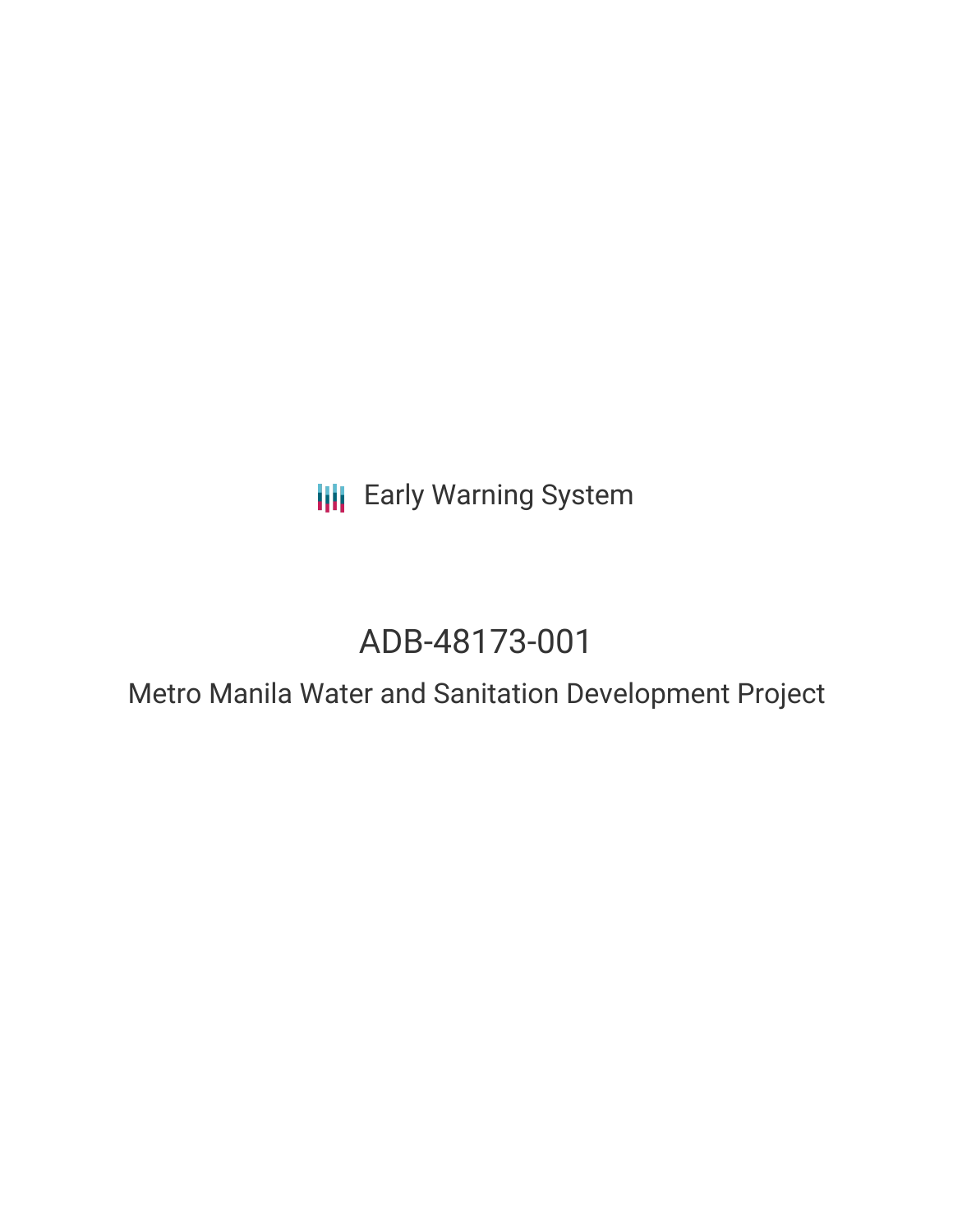

### **Quick Facts**

| <b>Countries</b>               | Philippines                                                              |
|--------------------------------|--------------------------------------------------------------------------|
| <b>Financial Institutions</b>  | Asian Development Bank (ADB)                                             |
| Status                         | Approved                                                                 |
| <b>Bank Risk Rating</b>        | B                                                                        |
| <b>Voting Date</b>             | 2014-11-25                                                               |
| <b>Borrower</b>                | Republic of the Philippines, Metropolitan Waterworks and Sewerage System |
| Sectors                        | Water and Sanitation                                                     |
| Investment Type(s)             | <b>Advisory Services</b>                                                 |
| <b>Investment Amount (USD)</b> | \$1.00 million                                                           |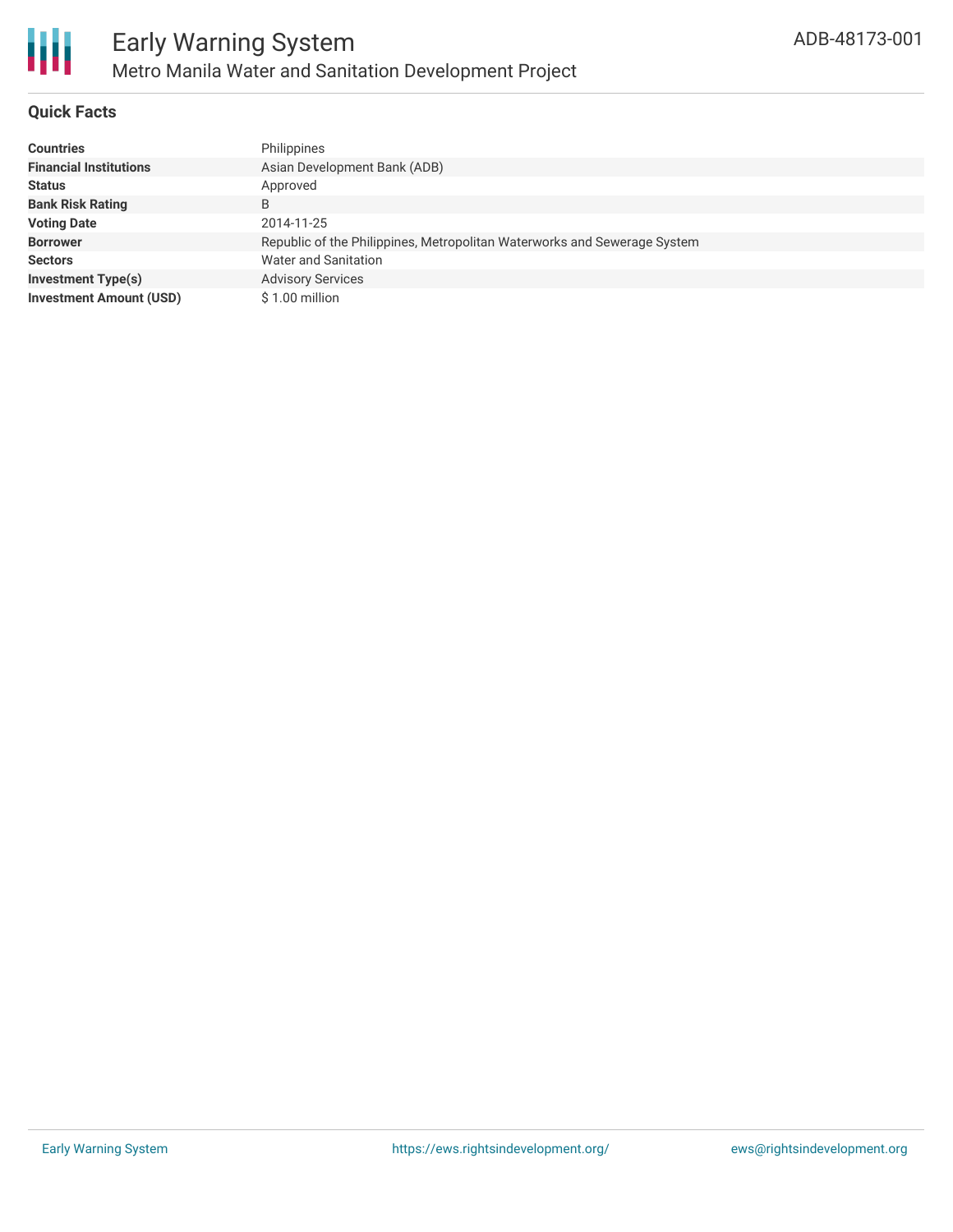

### **Project Description**

According to ADB website, the proposed project loan will finance priority water and sanitation investments of Metropolitan Waterworks and Sewerage System (MWSS) and will contribute to improving the living and health conditions in the National Capital Region (NCR), which accounts for 33% of the nation's GDP. The Project will also provide institutional capacity strengthening to MWSS, including for regulatory oversight, financial planning, and asset and water security management. The proposed project preparatory technical assistance will also assess the suitability of establishing a partnership between the Asian Development Bank (ADB) and MWSS through a multitranche financing facility (MFF). Management approval will be sought once the government requests for an MFF.

This project is associated to a proposed ADB project: Metro Manila Wastewater Improvement Project (ADB-48173-003).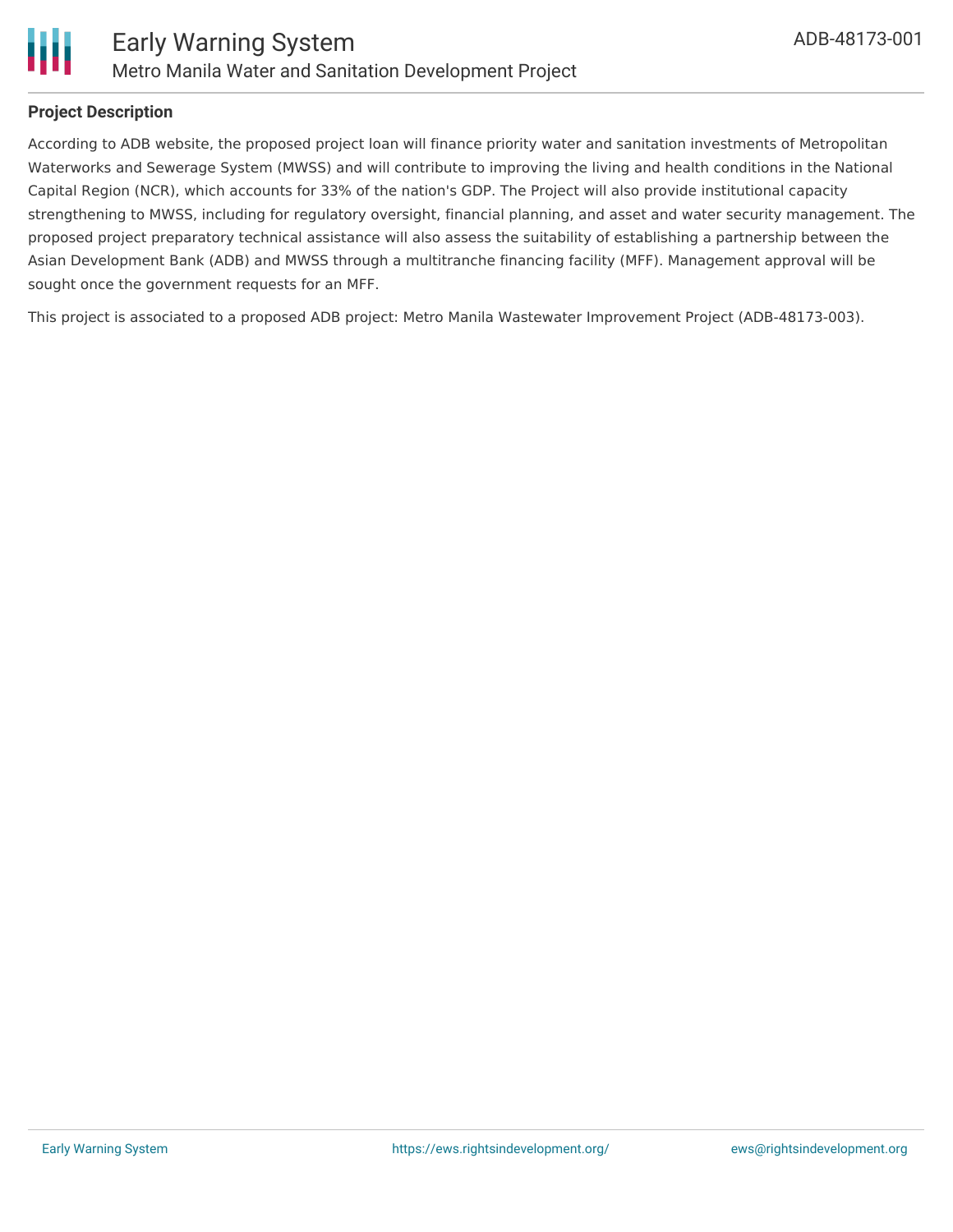

### **Investment Description**

Asian Development Bank (ADB)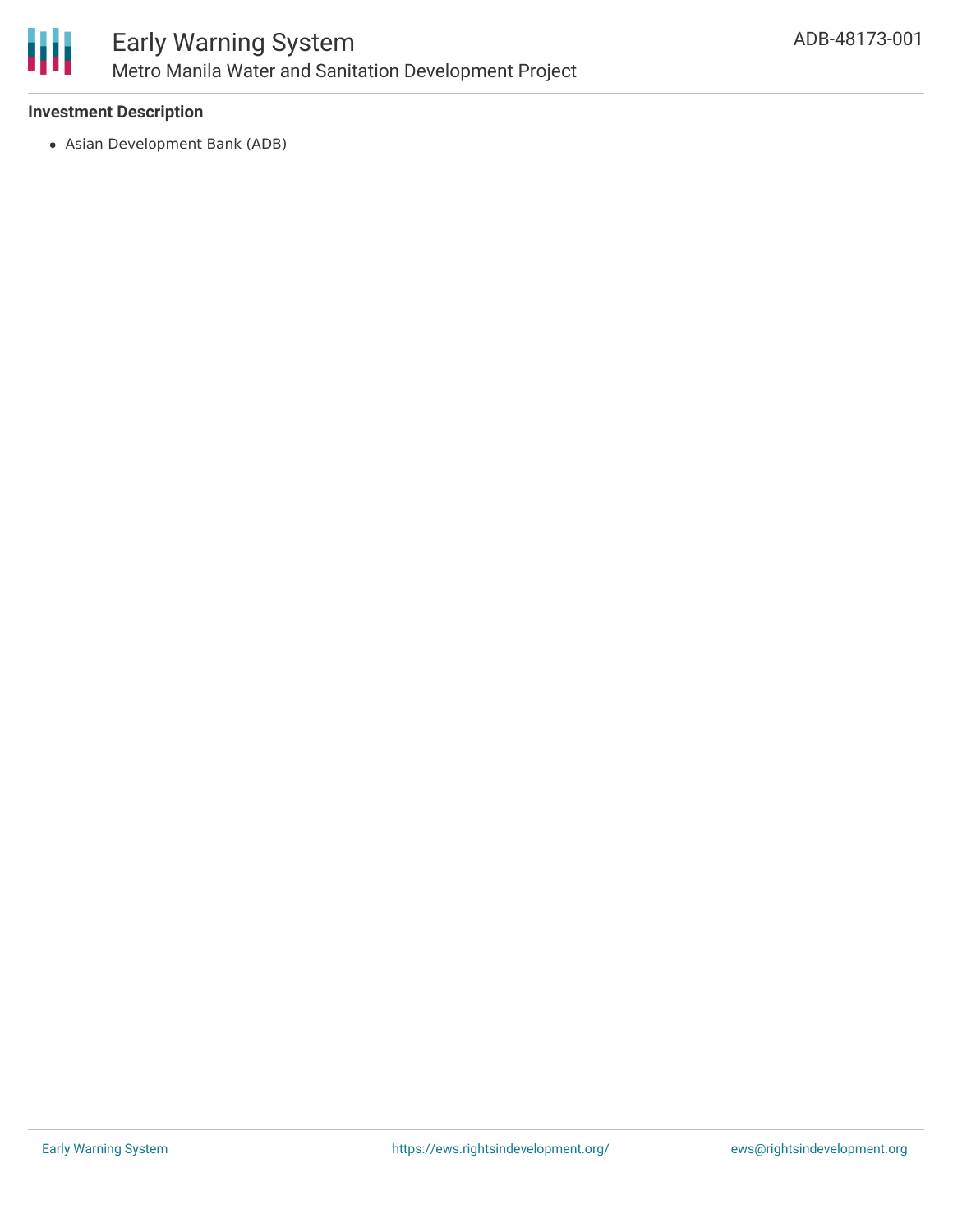

## **Contact Information**

Project Officer: Tansengco-Schapero, Stella Southeast Asia Department No contact information provided at the time of disclosure.

#### ACCOUNTABILITY MECHANISM OF ADB

The Accountability Mechanism is an independent complaint mechanism and fact-finding body for people who believe they are likely to be, or have been, adversely affected by an Asian Development Bank-financed project. If you submit a complaint to the Accountability Mechanism, they may investigate to assess whether the Asian Development Bank is following its own policies and procedures for preventing harm to people or the environment. You can learn more about the Accountability Mechanism and how to file a complaint at: http://www.adb.org/site/accountability-mechanism/main